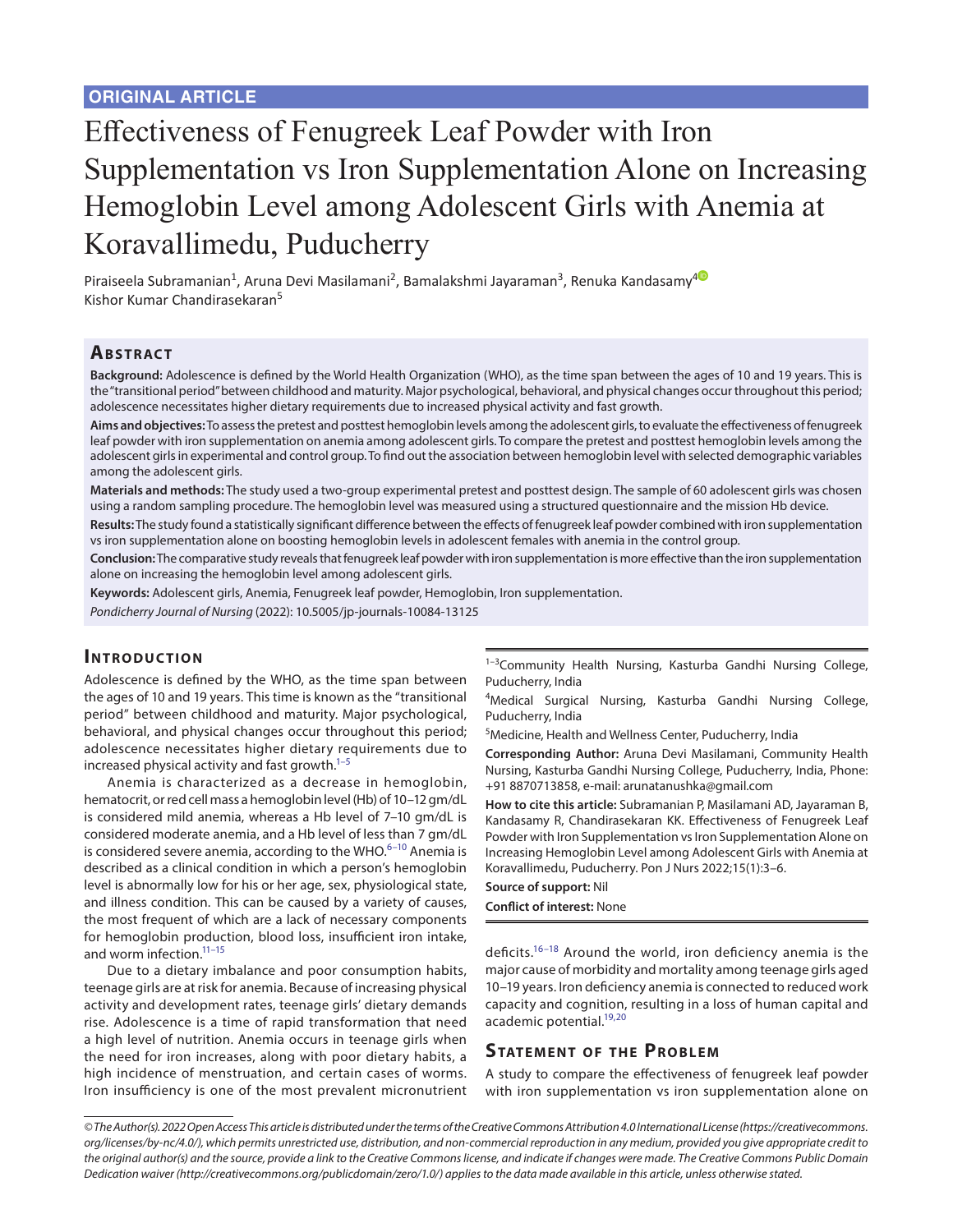increasing hamoglobin level among adolescent girls with anemia in Koravallimedu, Puducherry.

## **OBJECTIVES**

- To assess the pretest and posttest hemoglobin level among the adolescent girls.
- To evaluate the effectiveness of fenugreek leaf powder with iron supplementation on anemia among adolescent girls.
- To compare the pretest and posttest hemoglobin level among the adolescent girls in experimental and control group.
- To find out the association between hemoglobin level with selected demographic variables among the adolescent girls.

### **HYPOTHESIS**

- **H1**: There is a significant difference between the effectiveness of fenugreek leaf powder with iron supplementation on anemia among adolescent girls in pretest and posttest in the intervention group.
- H<sub>2</sub>: There is a significant comparison difference between the effectiveness of fenugreek leaf powder with iron supplementation on anemia among adolescent girls in pretest and posttest in both groups.
- H<sub>3</sub>: There is a significant pretest association between hemoglobin levels with selected demographic variables among the adolescent girls in both the groups.

# **RESEARCH METHODOLOGY**

In the quantitative study, an experimental design (pretest and posttest design for the two groups) structured questionnaire to assess the demographic variables and the assessment of hemoglobin level using mission Hb apparatus were used in the study at Koravallimedu, Puducherry.

On the first day, data were collected from both control and experimental group by using demographic variable and laboratory measurements for hemoglobin level. For the experimental group, iron and folic acid supplementation (tablet) along with 5 gm fenugreek leaves powder mixed with 200 mL of water was given, under the supervision of the investigator, every morning after the breakfast for 21 days. Iron and folic acid tablets were provided to the control group on a daily basis for 21 days. On the 24th day, both the experimental and control groups were assessed.

Six adolescent girls were chosen from the experimental and control group for the pilot study. Data from all the adolescent girls using structured questionnaire and the pretest and posttest hemoglobin level after the intervention were obtained. The pilot study's findings demonstrated that the total found to be accurate and feasible.

# **RESULTS AND DISCUSSION**

*The first objective of the study was to assess the pretest and posttest hemoglobin level among the adolescent girls.*

Pretest and Posttest Level of Hemoglobin among Adolescent Girls with Anemia in Experimental Group: In pretest, all the adolescent girls 30 (100 %) had moderate level of anemia, whereas in posttest, the majority of adolescent girls (23, 76.7%) had moderate level of anemia and 7 (23.3%) had mild level of anemia, respectively, as shown in [Table 1](#page-1-0).

Pre- and Posttest Levels of Hemoglobin in the Control Group of Adolescent Girls with Anemia: In the pretest, all the adolescent girls (30, 100%) had moderate level of anemia. In contrast, in the posttest, the majority of adolescent girls (28, 93.3%) had moderate level of anemia and 2 (6.7%) had mild level of anemia respectively as shown in [Table 2.](#page-1-1)

### *The second objective of the study was to evaluate the effectiveness of fenugreek leaf powder with iron supplementation on anemia among adolescent girls.*

The pretest mean score of effectiveness of fenugreek leaf powder with iron supplementation vs iron supplementation alone on the experimental group was 9.2470.724, and the posttest mean score was 10.3770.728, as shown in [Table 3.](#page-2-3) The calculated paired *t*-test result of *t* = –28.342 indicates a statistically significant difference between the effects of fenugreek leaf powder with iron supplementation vs iron supplementation alone on raising hemoglobin levels in adolescent girls with anemia in the experimental group.

### *The third objective of the study was to compare the pretest and posttest hemoglobin level among the Adolescent girls in experimental and control group.*

On pretest, the experimental group's mean score for effectiveness of fenugreek leaf powder with iron supplementation vs iron supplementation alone was 9.247, 0.724 respectively, whereas the control group's mean score was 9.117, 0.658 respectively. In the

<span id="page-1-0"></span>**Table 1:** Pretest and posttest levels of hemoglobin among adolescent girls with anemia in the experimental group, by frequency and percentage  $(N = 30)$ 

|                                       | Pretest |     | Posttest |      |
|---------------------------------------|---------|-----|----------|------|
| Level of hemoglobin                   | N       | %   | N        | %    |
| No anemia<br>(12 gm or above)         |         |     |          |      |
| Mild anemia<br>$(11-11.9 \text{ gm})$ |         |     | 7        | 23.3 |
| Moderate anemia<br>$(8-10.9$ gm $)$   | 30      | 100 | 23       | 76.7 |
| Severe anemia<br>(lower than 8 qm)    |         |     |          |      |
| Total                                 | 30      | 100 | 30       | 100  |

<span id="page-1-1"></span>**Table 2:** Frequency and percentage-wise distribution of pretest and posttest level of hemoglobin among adolescent girls with anemia in control group (*N* = 30)

|                                       | Pretest |     | Posttest      |      |  |
|---------------------------------------|---------|-----|---------------|------|--|
| Level of hemoglobin                   | Ν       | %   | Ν             | %    |  |
| No anemia<br>(12 gm or above)         |         |     |               |      |  |
| Mild anemia<br>$(11-11.9 \text{ gm})$ |         |     | $\mathcal{P}$ | 6.7  |  |
| Moderate anemia<br>$(8-10.9$ gm $)$   | 30      | 100 | 28            | 93.3 |  |
| Severe anemia<br>(lower than 8 gm)    |         |     |               |      |  |
| Total                                 | 30      | 100 | 30            | 100  |  |

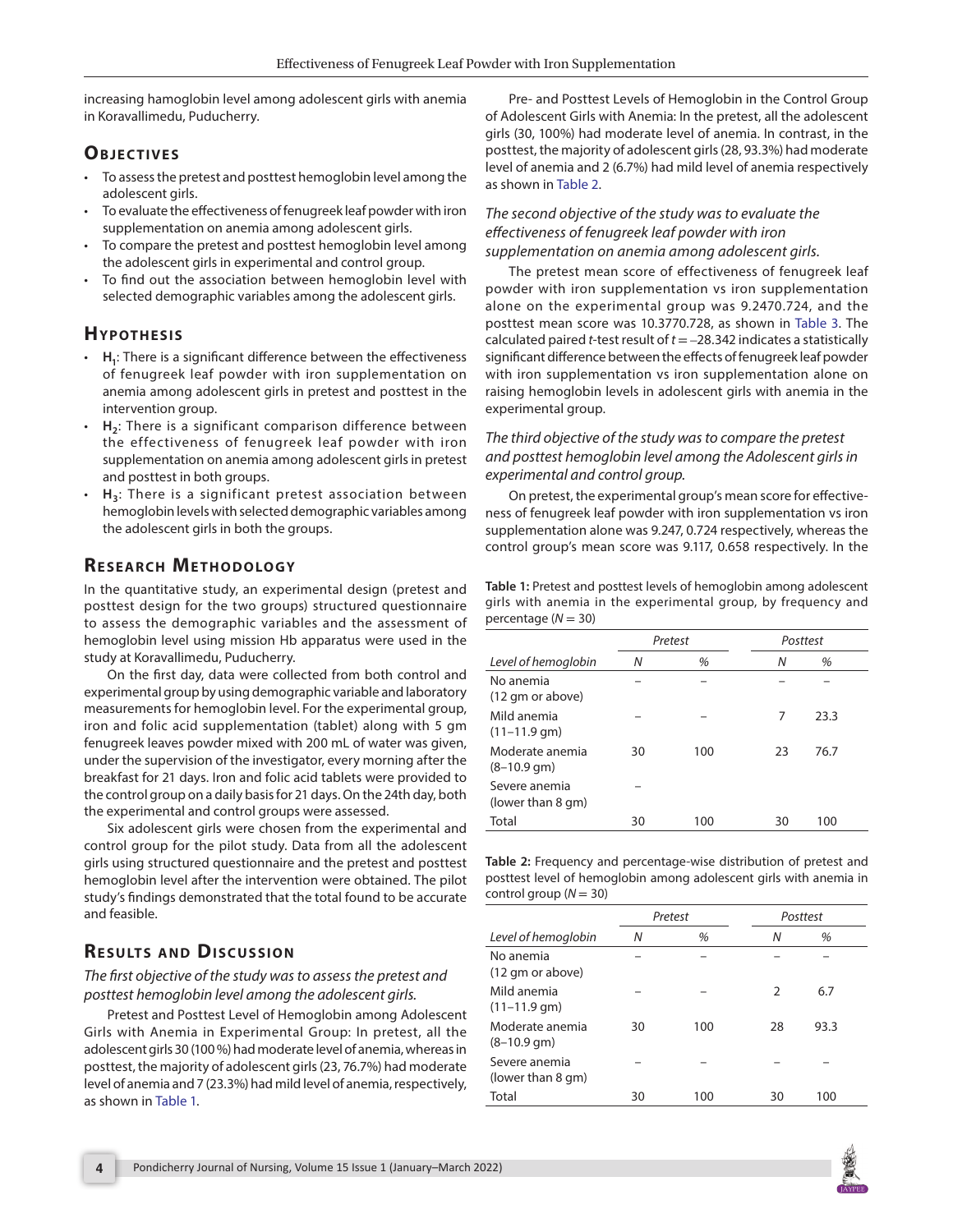| .                          |          |        |                    |                 |                         |    |           |
|----------------------------|----------|--------|--------------------|-----------------|-------------------------|----|-----------|
| Group                      | Test     | Mean   | Standard deviation | Mean difference | 't' value paired t test | Df | p value   |
| Experimental group Pretest |          | 9.247  | 0.724              | $-1.130$        | $-28.342$               | 29 | $0.000$ * |
|                            | Posttest | 10.377 | 0.728              |                 |                         |    | HS        |
| Control group              | Pretest  | 9.117  | 0.658              | $-0.836$        | $-38.55$                | 29 | $0.000**$ |
|                            | Posttest | 9.953  | 0.682              |                 |                         |    | HS        |

<span id="page-2-3"></span>**Table 3:** Effectiveness of the fenugreek leaf powder with iron supplementation vs iron supplementation alone on increasing hemoglobin level among adolescent girls with anemia in the experimental and control groups  $(N = 60)$ 

<span id="page-2-4"></span>**Table 4:** Comparison of the effectiveness of fenugreek leaf powder with iron supplementation vs iron supplementation alone on increasing hemoglobin level among adolescent girls with anemia in the experimental group and control groups (*N* = 60)

| Test                                         | Group              | Mean   | Standard deviation Mean difference |        | 't' value independent t test | Df | p value   |
|----------------------------------------------|--------------------|--------|------------------------------------|--------|------------------------------|----|-----------|
| Pretest                                      | Experimental group | 9.247  | 0.724                              | 0.1300 | 0.727                        | 58 | 0.470     |
|                                              | Control group      | 9.117  | 0.658                              |        |                              |    | <b>NS</b> |
| Posttest                                     | Experimental group | 10.377 | 0.7281                             | 0.4233 | 2.324                        | 58 | 0.024     |
|                                              | Control group      | 9.953  | 0.6822                             |        |                              |    |           |
| $\sim$ 0.05 sinuificant NC is analogificant. |                    |        |                                    |        |                              |    |           |

 $\check{}p$  <0.05 significant, NS, nonsignificant

pretest, the calculated independent *t* test value of *t*= 0.727 indicates that there is no statistically significant difference between the effectiveness of fenugreek leaf powder with iron supplementation vs iron supplementation alone on increasing hemoglobin level among adolescent girls with anemia in the experimental and control groups.

[Table 4](#page-2-4) shows the mean score of effectiveness of fenugreek leaf powder with iron supplementation vs iron supplementation alone on posttest in the experimental group was  $10.377 \pm 0.7281$ and the mean score in the control group was  $9.953 \pm 0.6822$ . In the posttest, the calculated independent *t* test value of *t*= 2.324 indicates a statistically significant difference between the effectiveness of fenugreek leaf powder with iron supplementation vs iron supplementation alone on increasing hemoglobin level among adolescent girls with anemia in the experimental and control groups.

### *The fourth objective was the association of the hemoglobin level with selected demographic variables among the adolescent girls.*

In terms of the relationship, there is no link between age, educational status, parents educational status, family income, diet pattern, and pretest hemoglobin levels among adolescent girls with anemia in the experimental and control groups.

### **RECOMMENDATION FOR FURTHER STUDIES**

- An information brochure on home treatment of anemia might be created as a teaching aid in health centers and outpatient clinics.
- To generalize the findings, the same study could be repeated with a larger sample size.
- The research might be repeated in other areas with similar resources.
- A Solomon four-group design might be used to conduct a comparable study.
- Other biological parameters could be measured as part of the study.

Serum ferritin level, for example.

### **CONCLUSION**

Fenugreek leaves powder juice with iron supplementation is a straightforward, easy-to-implement and well-tolerated treatment for anemic patients. The study's findings confirm this intervention for adolescent girls with anemia, which is the most effective way to increase hemoglobin levels.

### **ORCID**

*Renuka Kandasam[y](https://orcid.org/0000-0001-8898-4515)* https://orcid.org/0000-0001-8898-4515

### **Re f e r e n c e s**

- <span id="page-2-0"></span>1. Chandrakumari AS, Sinha P, Singaravelu S, Jaikumar S. Prevalence of anemia among adolescent girls in a rural area of Tamil Nadu, India. J Family Med Prim Care 2019;8:1414–1417. DOI: 10.4103/ jfmpc.jfmpc\_140\_19.
- 2. Samridhi P and Pauline S. To Assess the Prevalence of Anaemia and Effectiveness of Iron Supplementation in Improving the Level of Haemoglobin Among Adolescent Girls. Int J Recent Sci Res 2019;10(07):33739–33741. DOI: 10.24327/IJRSR.
- 3. Asher T, Shobana M, Abarna, Aamina A, Bharathi B, Ponnambily Chandy. The Prevalence of Anemia among the Adolescent Girls in a Selected College in Kanchipuram. Medico Legal Update 2020;20(2): 28–32. Available from: https://doi.org/10.37506/mlu.v20i2.1055.
- 4. Surtimanah, Sjamsuddin. Risk factors and interventions for anemia among adolescent. Annals of Tropical Medicine and Public Health. Jan 2021.21 (1).
- <span id="page-2-1"></span>5. Johnson AR, Baburajan C, Sulekha T. Anaemia among Adolescents: A Community-Based Study Using Cluster Sampling in Villages under Sarjapur Primary Health Centre, Bangalore Urban District. Indian J Health Sci Biomed Res 2020;13:244–249. Available from: 10.4103/ kleuhsj.kleuhsj\_253\_20.
- <span id="page-2-2"></span>6. Mitkari K, Wadgave HV, Haralkar SJ. Anemia in School-Going Adolescent Girls of Age between 11 and 16 Years in Rural Area–A Cross-Sectional Study. Int J Med Sci Public Health 2020;9(9):508–513. DOI: 10.5455/ijmsph.2020.05060202021092020.
- 7. Mulugeta A, Tessema M, H/Sellasie K, Seid O, Kidane G, Kebede A. Examining Means of Reaching Adolescent Girls for Iron Supplementation in Tigray, Northern Ethiopia. Nutrients 2015;7(11):9033–9045. DOI: 10.3390/nu7115449.
- 8. Gebreyesus SH, Endris BS, Beyene GT, et al. Anaemia among Adolescent Girls in Three Districts in Ethiopia. BMC Public Health